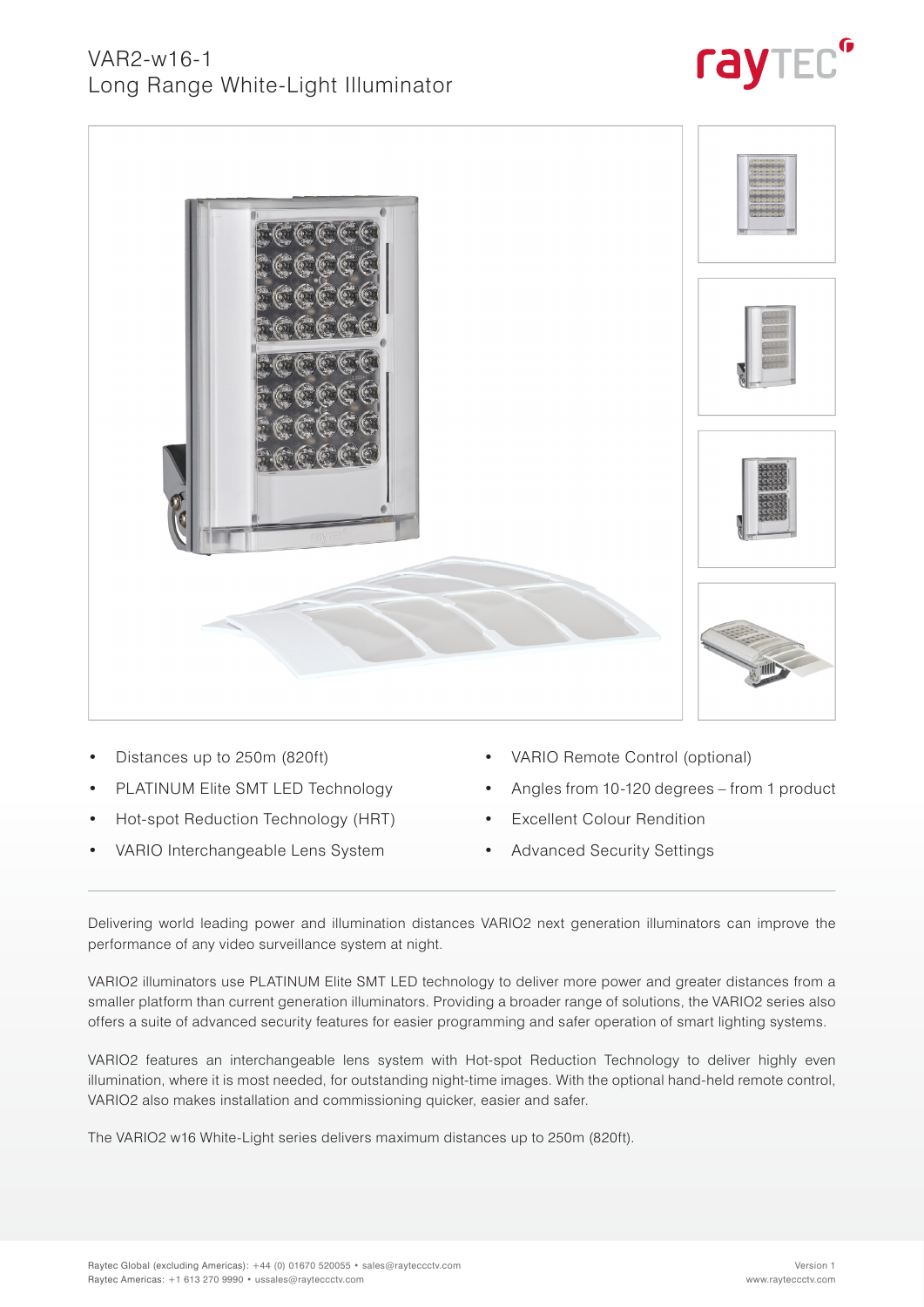# Product Dimensions



| VARIO Interchangeable lens system                                                                                                                                                                                                                                                                               | Angle of illumination can be easily, quickly and precisely adjusted by<br>changing the VARIO holographic lens insert, to match the specific<br>camera field of view.                                           |  |
|-----------------------------------------------------------------------------------------------------------------------------------------------------------------------------------------------------------------------------------------------------------------------------------------------------------------|----------------------------------------------------------------------------------------------------------------------------------------------------------------------------------------------------------------|--|
| HRT - Hot-Spot Reduction Technology delivers a highly diffused,<br>elliptical beam shape to deliver more light where it is needed,<br>Hot-spot Reduction Technology (HRT)<br>generating both longer distances and minimizing light wastage.<br>The HRT system also prevents overexposure of foreground objects. |                                                                                                                                                                                                                |  |
| VARIO Remote Control (optional)                                                                                                                                                                                                                                                                                 | Allows set up quickly and safely from ground level and provides access<br>to advanced set up features. Reduces both cost and time of installation<br>and commissioning.                                        |  |
| <b>LED Status Indicator</b>                                                                                                                                                                                                                                                                                     | Quick operational feedback on status and performance of the<br>illuminator. Allows simple and quick commissioning of the installation<br>and easy maintenance reviews                                          |  |
| Platinum Elite SMT LED Technology                                                                                                                                                                                                                                                                               | VARIO2 illuminators use cutting edge PLATINUM Elite SMT LED<br>technology together with an enhanced Cool Running™ thermal<br>management system to deliver World leading power, reliability and<br>flexibility. |  |
| Programming inputs on both the VARIO remote control and on the<br>VARIO2 illuminator can be disabled if required. Additionally, the VARIO<br><b>Advanced Security Settings</b><br>remote control can be given a PIN code to lock in settings and limit<br>access.                                               |                                                                                                                                                                                                                |  |
| Green Technology                                                                                                                                                                                                                                                                                                | In-built green features such as power adjust, telemetry control and<br>timer function enhance the potential for energy savings.                                                                                |  |

### 5 YEAR WARRANTY

All Raytec luminaires are provided with an industry leading 5 year warranty and have an expected useful life in excess of 10 years